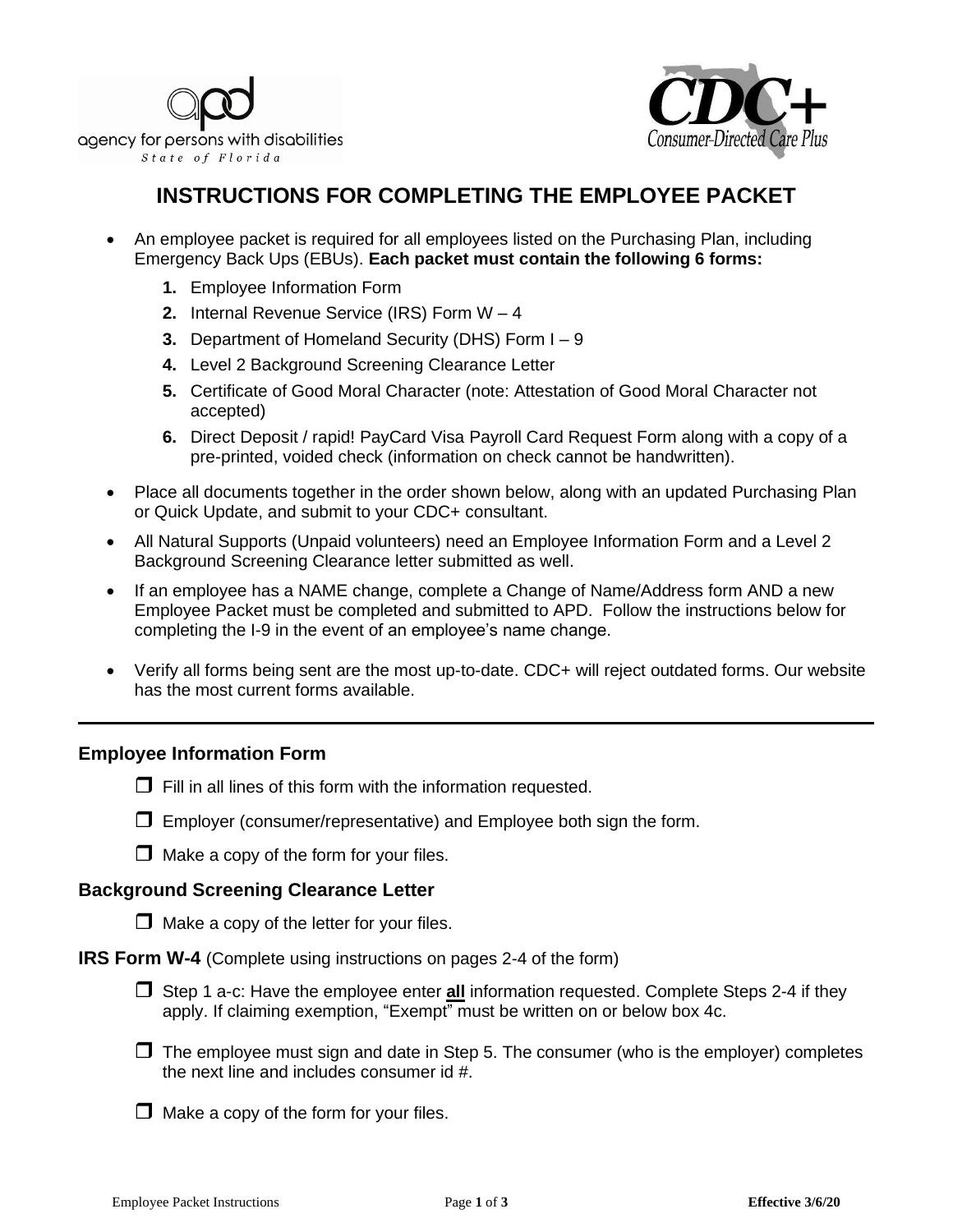$\Box$  Please note that if your employee has a name change, the employee must complete a new W-4 and submit it with the name change form to APD via your consultant. If the employee has completed the 2014-7 form, they must still to write Exempt in 4c.

**DHS Form I-9 (**2 pages with 7 additional pages of support material)

□ Section 1: Have employee fill in **all** requested information.

 $\Box$  Employee MUST check one of the four boxes regarding their citizenship status.



 $\Box$  The "Preparer and/or Translator Certification" section: completed if applicable.

 $\Box$  Section 2: Employer (consumer) or their CDC+ representative completes.

**Please Note:** As an employer, you are required by law to verify the working credentials of your employees. You must confirm that you have seen certain official documents belonging to the employee. The Form I-9 gives you three lists of acceptable documents. All documents must be unexpired (still valid).

- Documents reviewed from List A: enter only that document information in List A section; leave the rest blank.
- Documents did not come from List A: you MUST examine one document from List B and one from List C, and enter both document titles, numbers, expiration dates, etc., in the List B section and in the List C section, respectively.
- **In the "Certification" area, you MUST enter the month/day/year that the employee will start working for you. This must be a future date from your signature.**
- Signature of Employer or Authorized Representative: If the CDC+ representative signs this form, sign as: "Representative Name for Consumer Name." For example, if Rebecca Rep is the CDC+ representative for Patty Participant, she would sign: "*Rebecca Representative for Patty Participant*".
- Enter the date signed by the participant or representative.
- Title of Employer or Authorized Representative: enter "Household Employer".
- Last Name/First Name: Print the Participant's information. If the participant's CDC+ Representative signed in the signature box, print "*Representative Name for Consumer Name*".
- Employer's Business or Organization Name: print the participant's name.
- Employer's Business or Organization Address: print the participant's address.
- $\Box$  Section 3: Leave blank.
- Attestation Signature: consumer or their CDC+ representative signs under the words, "**I attest…**" using the format above.
	- Enter the date signed by the participant or representative.
	- Print Name of Employer or Authorized Representative: Complete as you printed above.
- $\Box$  In the margin at the bottom of the form, print the LAST NAME of the consumer and their CDC+ ID #. (APD needs to be able to link this paperwork with the consumer)
- $\Box$  Make a copy of the form for your files.

**Please note:** if your employee has a name change, or if you re-hire this employee, you must make a copy of the original form I-9 that was completed for the employee and enter on that copy the updated information in Section 3 and submit the copy to your CDC+ consultant.

## **Direct Deposit / rapid! PayCard Visa Payroll Card Request Form** (1-page form)

 $\Box$  Follow the instructions that are printed on the form